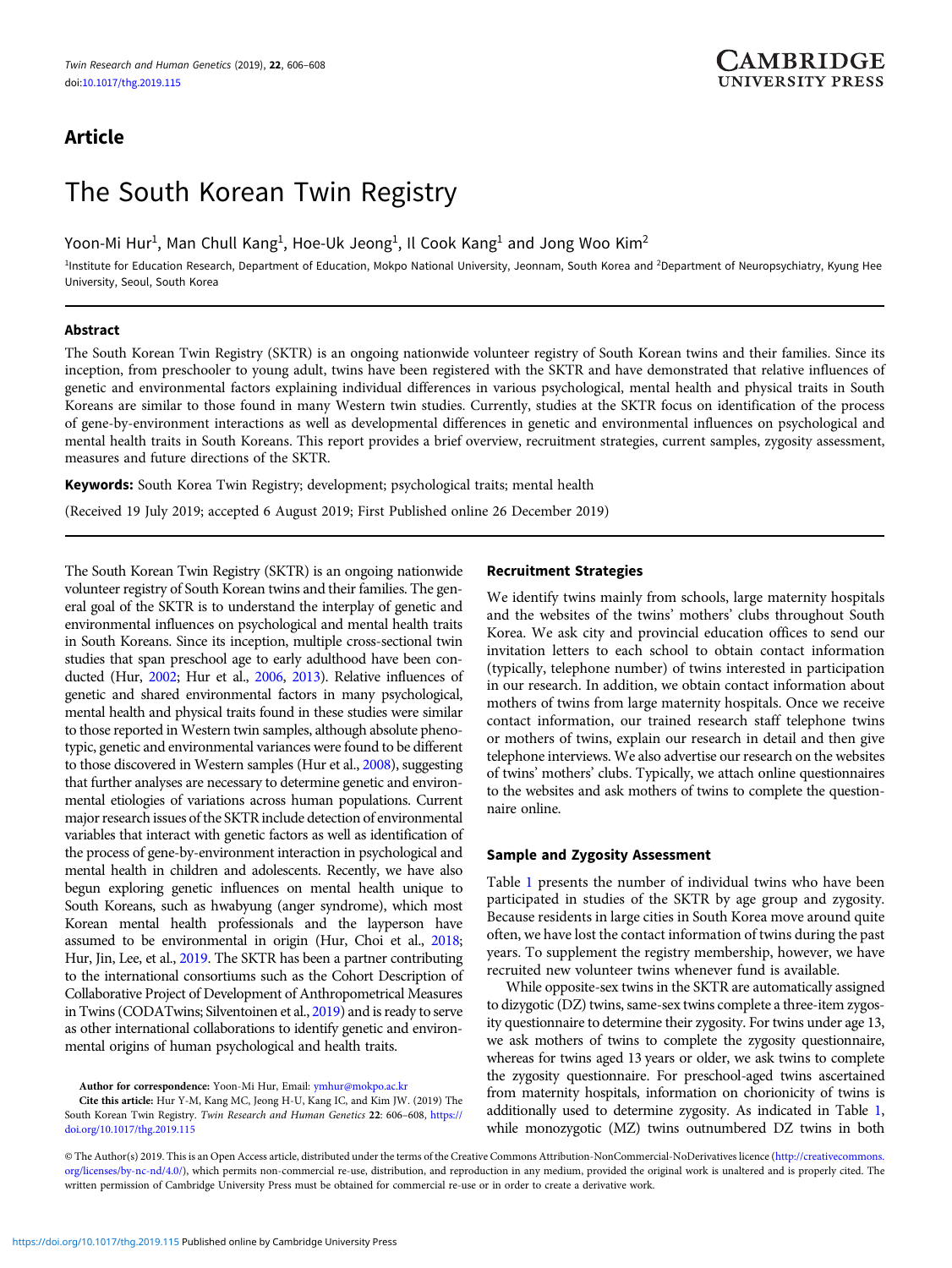<span id="page-1-0"></span>Table 1. Number<sup>a</sup> of twins participated in studies of the South Korean Twin Registry by age group and zygosity

| Age group            | Age          | <b>MZ</b> | $D7^b$ | Total |
|----------------------|--------------|-----------|--------|-------|
| Preschoolers         | $<$ 7 years  | 257       | 625    | 882   |
| School-aged children | $7-18$ years | 995       | 686    | 1681  |
| Young adults         | $>19$ years  | 949       | 546    | 1495  |
| Total                |              | 2201      | 1857   | 4058  |

Note: MZ = monozygotic twins; DZ = dizygotic twins.

a Number of twin individuals.

bOpposite-sex DZ are included.

the school-aged and young adult groups, the number of DZ twins is much greater than MZ twins in the preschooler group, which reflects recent changes of DZ twin birth rates in South Korea (Hur & Kwon, [2005;](#page-2-0) Hur & Song, [2009\)](#page-2-0).

#### Measures

The instruments used for studies of the SKTR have been selected for their high psychometric properties and compatibilities with other twin studies in the world. Assessment categories of the SKTR include childhood temperament, personality, cognitive abilities, problem behaviors and mental health, family physical and psychological environment, and physical traits. To measure childhood temperament, the Emotionality, Activity, and Sociability scale (Buss & Plomin, 1984) has been used for mothers of preschooler twins (Hur, 2009a; Veselka et al., [2012\)](#page-2-0). The Eysenck Personality Scale (Eysenck & Eysenck, 1991), grit (Duckworth & Quinn, 2009) and economic behavior have been used with adolescent and young adult twins for personality assessment (Hur, 2007a; Hur et al., [2011](#page-2-0); Rushton et al., [2008,](#page-2-0) [2009\)](#page-2-0). The Standard Progressive Matrices-Plus version (Raven, [2008](#page-2-0)) has been used for assessment of cognitive abilities for school-aged twins. To measure problem behaviors and mental health traits, the Strengths and Difficulties Questionnaire (Goodman, 1997), hostility (Koskenvuo et al., [1988\)](#page-2-0), Launey–Slade Hallucination Scale – Revised (Launay & Slade,[1981\)](#page-2-0), clinical symptoms of Personality Assessment Inventory (Morey, [1991](#page-2-0)), Center for Epidemiological Studies-Depression scale (Radloff, [1977](#page-2-0)), and Maudsley Obsessive-Compulsive Inventory (Hodgson & Rachman, 1977), and hwabyung (anger syndrome), have been administered to adolescent and young adult twins (Hur, 2006, 2007b, 2008, 2009b, 2014, 2015; Hur et al., [2015](#page-2-0); Hur, Cherny et al., 2012; Hur, Choi et al., [2018](#page-2-0); Hur & Jeong, [2008](#page-2-0); Hur, Jin, Lee et al., [2019;](#page-2-0) Hur & Rushton, [2007\)](#page-2-0). To assess physical and psychological family environment, the Family Asset Questionnaire and the Family Adaptability and Cohesion Scale (Olson et al., [1985](#page-2-0)) have been administered to twins or parents of twins. For physical traits, height, weight, birth weight and Sasang constitution types have been obtained either through parental report or self-report for most twins. In addition, pubertal timing (Hur, 2007c; Hur, Jin, & Lee, [2019;](#page-2-0) Hur, Lee, & Jin, [2018](#page-2-0); Hur & Shin, [2008;](#page-2-0) Hur et al., [2005,](#page-2-0) [2008\)](#page-2-0) and cold hands symptoms (Hur, Chae et al., 2012; Hur, Jin et al., [2018;](#page-2-0) Hur, Yu et al., [2018\)](#page-2-0) have been collected from adolescent and young adult twins.

#### Future Directions

To date, the vast majority of twin studies have been conducted in Australia, Europe and the USA, although more recently, they have been extended to non-Western countries. As one of only several

Traditionally, twins were uncommon in South Korea (Hur & Kwon, [2005](#page-2-0)). However, recently, the DZ twin birth rates have increased very sharply in South Korea due to the widespread use of artificial reproductive technology (Hur & Song, [2009\)](#page-2-0). We thus have the potential to add a substantial number of new twins each year to the registry. In the future, we plan to investigate how genetics exert their influences on treatment outcomes and effects of intervention in problem behaviors and mental health traits in South Koreans. Additionally, efforts will be made to identify polymorphisms associated with the psychological and mental health traits in South Koreans.

Acknowledgements. We would like to thank twins and their families and many research assistants who participated in the SKTR. The SKTR has been supported by National Research Foundation grants in Korea (NRF-2001- 041-C00548, NRF-2008-327-B00003, NRF-2011-371-B00047), Pioneer Fund (USA) and Korea Institute of Oriental Medicine (K18092; K18095).

#### References

- Buss, A. H., & Plomin, R. (1984). Temperament: Early developing personality traits. Hillsdale, NJ: Erlbaum.
- Duckworth, A. L., & Quinn, P. D. (2009). Development and validation of the Short Grit Scale (GfRIT–S). Journal of Personality Assessment, 91, 166–174.
- Eysenck, H. J., & Eysenck, S. B. G. (1991). Manual of the Eysenck personality scales. London: Hodder & Stoughton.
- Goodman, R. (1997). The strengths and difficulties questionnaire: A research note. Journal of Child Psychology and Psychiatry, 38, 581–586.
- Hodgson, R. J., & Rachman, S. (1977). Obsessional-compulsive complaints. Behavior Research and Therapy, 15, 389–395.
- Hur, Y.-M. (2002). Seoul twin family study: Design, sampling, assessments, and future directions. Twin Research, 5, 389–393.
- Hur, Y.-M. (2006). Nonadditive genetic effects on hostility in South Korean adolescent and young adult twins. Twin Research and Human Genetics, 9, 637–654.
- Hur, Y.-M. (2007a). Evidence for nonadditive genetic effects on Eysenck Personality Scales in South Korean twins. Twin Research and Human Genetics, 10, 373–378.
- Hur, Y.-M. (2007b). Effects of the chorion type on prosocial behavior in young twins. Twin Research and Human Genetics, 10, 773–777.
- Hur, Y.-M. (2007c). Sex difference in heritability of BMI in South Korean adolescent twins. Obesity, 15, 2908–2911.
- Hur, Y.-M. (2008). Sex differences in genetic and environmental contributions to depression symptoms in South Korean adolescent and young adult twins. Twin Research and Human Genetics, 11, 306–313.
- Hur, Y.-M. (2009a). Genetic and environmental contributions to childhood temperament in South Korean twins. Twin Research and Human Genetics, 12, 549–554.
- Hur, Y.-M. (2009b). Genetic and environmental contributions to the covariations between obsessive-compulsive symptoms, neuroticism, and extraversion. Twin Research and Human Genetics, 12, 142–149.
- Hur, Y.-M. (2014). Increasing phenotypic and genetic variations in hyperactivity/ inattention problems from age 3 to13 years: A cross-sectional twin study. Twin Research and Human Genetics, 17, 545–552.
- Hur, Y.-M. (2015). Genetic and environmental etiology of the relationship between childhood hyperactivity/inattention and conduct problems in a South Korean twin sample. Twin Research and Human Genetics, 18, 290–297.
- Hur, Y.-M., Chae, J.-H., Kim, J. J., Jeong, H.-U., Kim, J. W., Seo, S. Y., & Kim, K. S. (2012). Feeling of cold hands and feet is a highly heritable phenotype. Twin Research and Human Genetics, 15, 166–169.
- Hur, Y.-M., Cherny, S. S., & Sham, P. C. (2012). Heritability of hallucination in adolescent twins. Psychiatry Research, 199, 98–101.